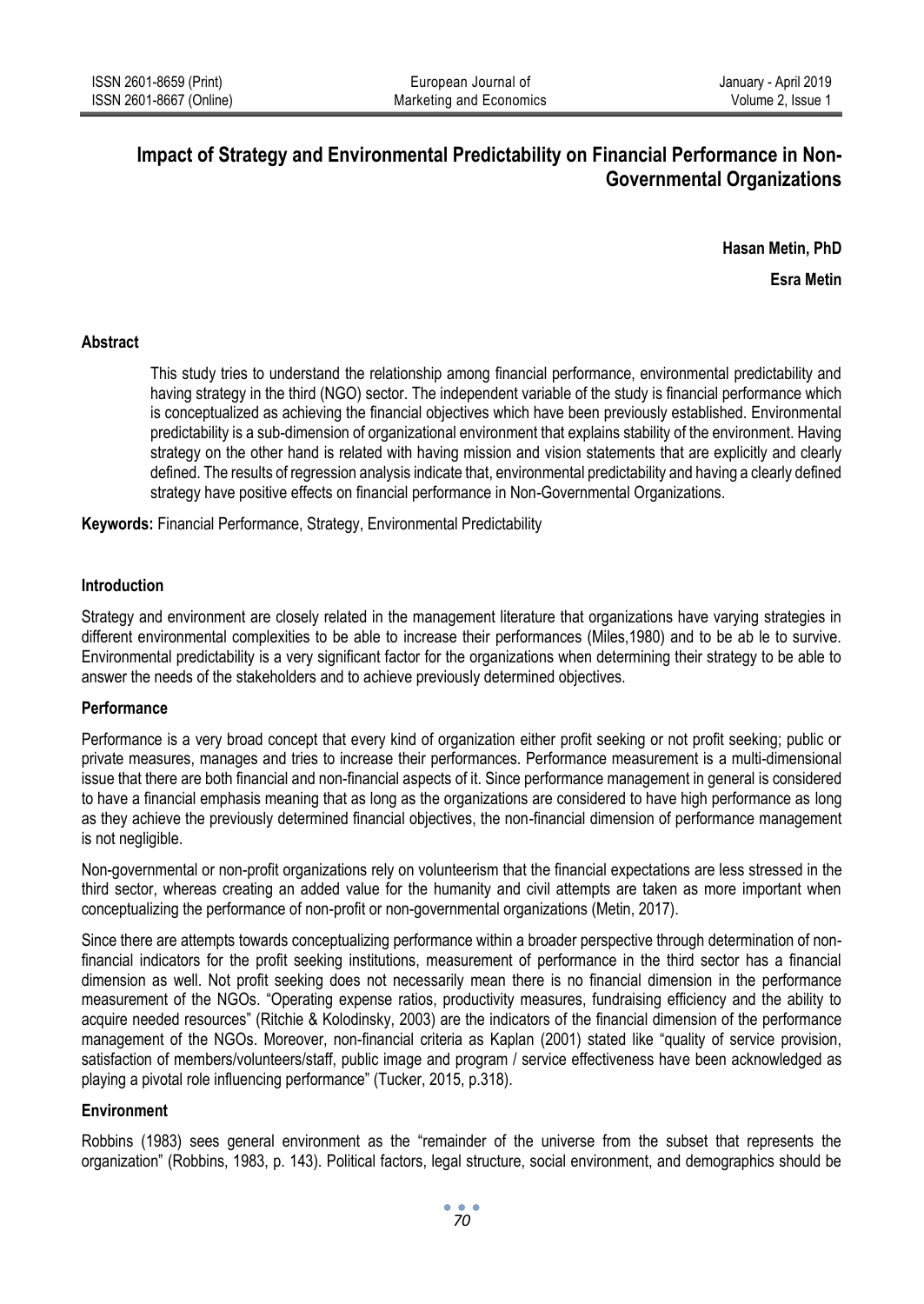| ISSN 2601-8659 (Print)  | European Journal of     | January - April 2019 |
|-------------------------|-------------------------|----------------------|
| ISSN 2601-8667 (Online) | Marketing and Economics | Volume 2. Issue 1    |

considered under general environment (Koçel, 2011, p. 292; Robbins, 1983, p. 143; Jones, 2010, p. 85). Specific environment on the other can be defined as "the forces that are directly related to organization in its process of achieving goals" (Jones, 2010, p. 82; Robbins, 1983, p.143).

Environment in the management literature is presupposed to be the most crucial factor that determines the strategy and the organizational structure of an organization being profit seeking or non-profit seeking. Environment in the management literature has sub-dimensions such as environmental predictability, environmental complexity and environmental competitiveness. This study focuses specifically on environmental predictability and tries to understand its impact on financial performance along with strategy. Since strategy and environmental predictability are also highly related according to literature, the independent variable of the study has been taken as performance, since the ultimate purpose is increasing the performance for both profit seeking and not-profit seeking organizations.

# **Strategy**

The literature as stated above links strategy (strategic choices and strategic processes) with environmental complexity, environmental uncertainty and environmental predictability. Ansoff (1972), Mintzberg (1979) and Ilinitch D'Aveni, and Lewin (1996) are the scholars that tried to understand the strategy and environment relations to increase the effectiveness of organizations. Chandler, (1962) defined strategy as " The determination of the basic long-term goals of an enterprise, and the adoption of courses of actions and the allocation of resources necessary to carry out these goals". Mintzberg (1979) defines "strategy is a mediating force between the organization and its environment: consistent patterns of streams of organizational decisions to deal with the environment".

Mission and vision statement are highly crucial for the organizations that clear and transparent definition of them enables all stakeholders to be explicitly informed about the strategic objectives of the organization. This harmonizes the expectations of all stakeholders about the reason of the existence of the organization and about the probable future position that the organization wishes to achieve.

### **Methodology**

The researcher succeeded in contacting associations, foundations, federations and confederations in Turkey. 16 of the questionnaires were not properly filled out, that is why net properly filled out number of questionnaires is 123. The sample of the research is about 30 percent of the population given the whole population is around 400.

Linear regression has been utilized in order to determine the effect of the independent variables of the study (environmental predictability and having strategy) the dependent variable (financial performance). Moreover, correlations have been used through Statistical Package for the Social Sciences (SPSS). The hypotheses of the study are as follows:

Hypothesis 1: Environmental predictability has a positive effect on financial performance of the NGOs.

Hypothesis 2: Having a strategy has a positive effect on financial performance of the NGOs.

Below are the tables of the results derived from various analysis. Regression Analysis has been implemented in order to determine the equation that explains the relation among dependent variable and independent variables.

| Table-1 Model Summary |       |             |                         |                                  |                          |             |     |                 |                  |                   |
|-----------------------|-------|-------------|-------------------------|----------------------------------|--------------------------|-------------|-----|-----------------|------------------|-------------------|
|                       |       |             |                         |                                  | <b>Change Statistics</b> |             |     |                 |                  |                   |
| Model                 | R     | R<br>Square | Adjusted<br>R<br>Square | Std. Error<br>of the<br>Estimate | R<br>Square<br>Change    | F<br>Change | df1 | df <sub>2</sub> | Sig. F<br>Change | Durbin-<br>Watson |
|                       | .439a | .193        | .180                    | .85536                           | .193                     | 14.240      | 2   | 119             | .000             | 2.041             |

Table-1 indicates that the adjusted R square is 0.18 meaning that the indedepenedent varaibles explain the 18 percent of the total effect on quality. Durbin Watson figure will be mentioned below when analsysing the assumotions of regression.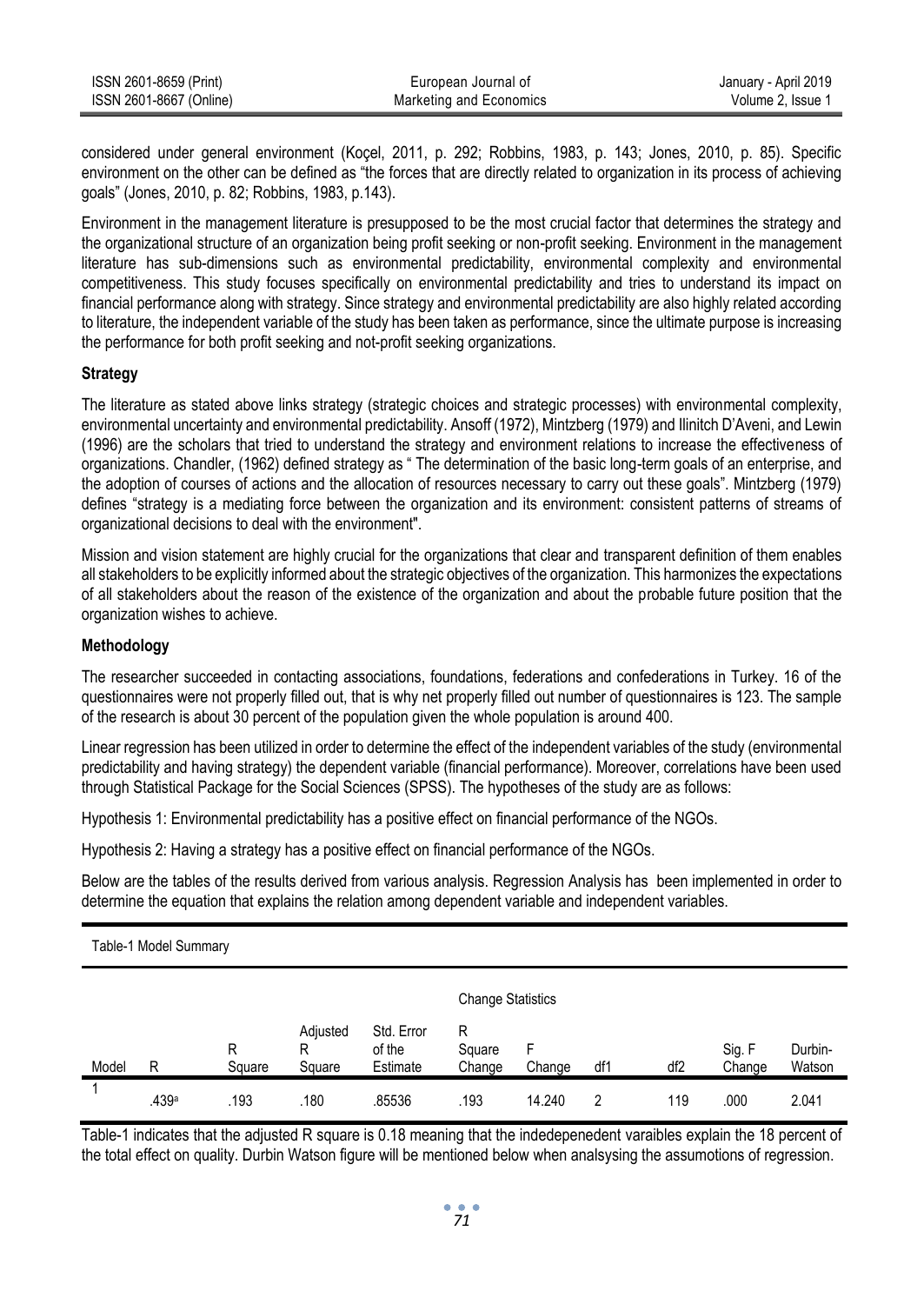|       | Table-2 ANOVA |                |     |             |        |                   |
|-------|---------------|----------------|-----|-------------|--------|-------------------|
| Model |               | Sum of Squares | df  | Mean Square | F      | Sig.              |
|       | Regression    | 20.837         | 2   | 10.418      | 14.240 | .000 <sub>b</sub> |
|       | Residual      | 87.065         | 119 | .732        |        |                   |
|       | Total         | 107.902        | 121 |             |        |                   |

Table-2 indicates that the signifance of the model in general is .000 which is acceptable at the 99 percent confidence level.

|       |                | Unstandardized<br>Coefficients |               | Standardized<br>Coefficients |       |      | Correlations   |         |      | <b>Collinearity Statistics</b> |       |
|-------|----------------|--------------------------------|---------------|------------------------------|-------|------|----------------|---------|------|--------------------------------|-------|
| Model |                | B                              | Std.<br>Error | Beta                         |       | Sig. | Zero-<br>order | Partial | Part | Tolerance                      | VIF   |
|       | (Constant)     | 1.001                          | .451          |                              | 2.220 | .028 |                |         |      |                                |       |
|       | Predictability | .336                           | .108          | .285                         | 3.118 | .002 | .386           | .275    | .257 | .811                           | 1.233 |
|       | Strategy       | .239                           | .094          | .233                         | 2.547 | .012 | .357           | .227    | .210 | .811                           | 1.233 |

Dependent Variable: Financial Performance

Table-3 indicates that both Strategy and Environmental predictability have accapateble significance levels at the 99 percent confidence level.

So the regression function is

Table3-Coefficients

Quality= 1.001 +0.336 Environmental Predictability +0.239 Strategy

| <b>Table-4 Correlations</b> |                |              |                |          |  |  |
|-----------------------------|----------------|--------------|----------------|----------|--|--|
|                             |                | FinancialPer | Predictability | Strategy |  |  |
| Pearson<br>Correlation      | Financialper   | 1.000        |                |          |  |  |
|                             | Predictability | .386         | 1.000          |          |  |  |
|                             | Strategy       | .357         | .434           | 1.000    |  |  |

Table-4 indicates the correlations among all variables are positive but they are weak.

The assumptions of Regression model should be checked as well.The first assumption is normality assumption of the residuals.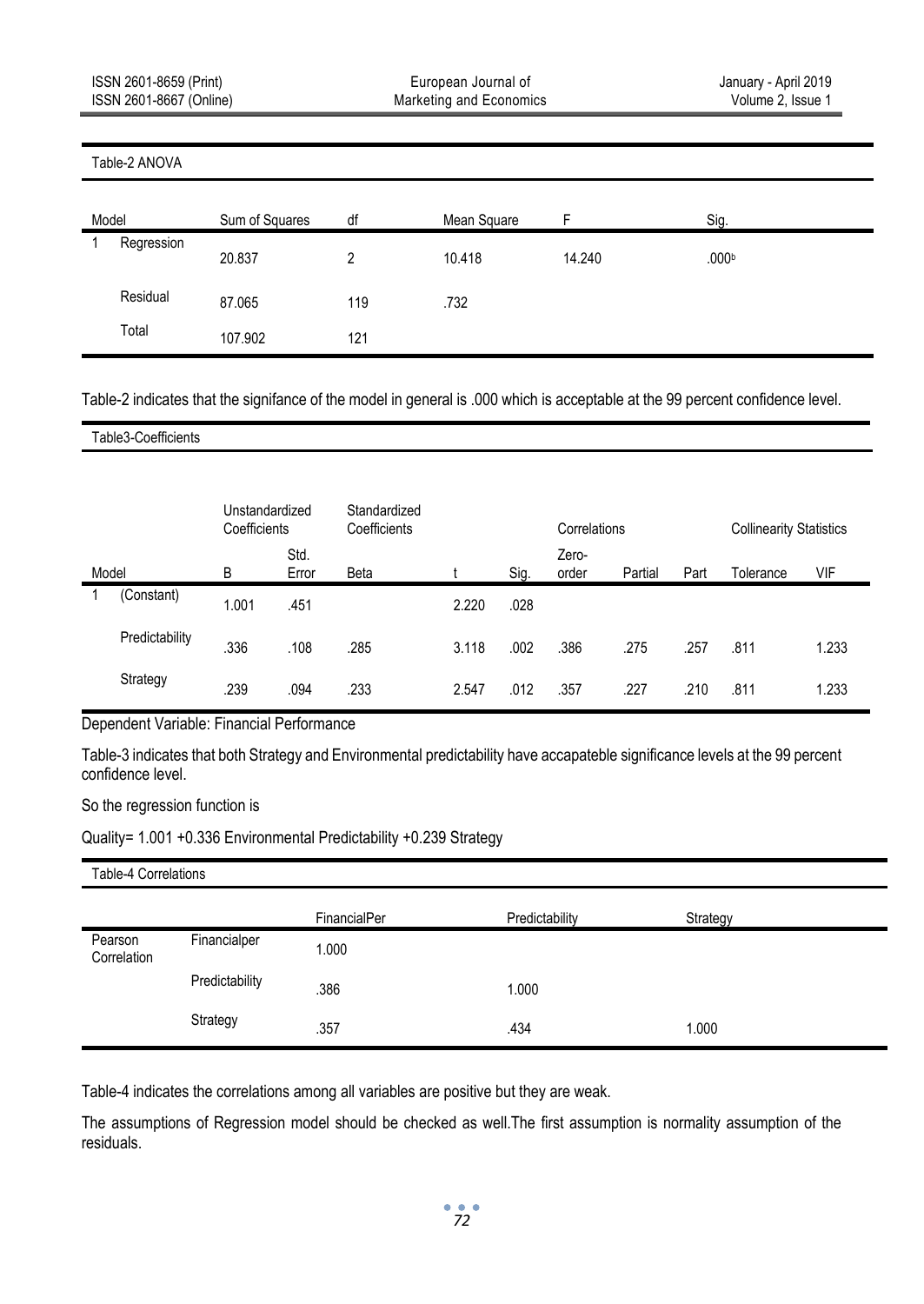# **Normality**



**Figure-1a Normality**

Normal P-P Plot of Regression Standardized Residual



# **Figure-1b Normality**

Given the figures above it can be concluded that the residuals are normally distributed.

# **Multicollinearity**

Multicollinearity does not seem to be a problem because the VIF figures are 1,233 (less than 10)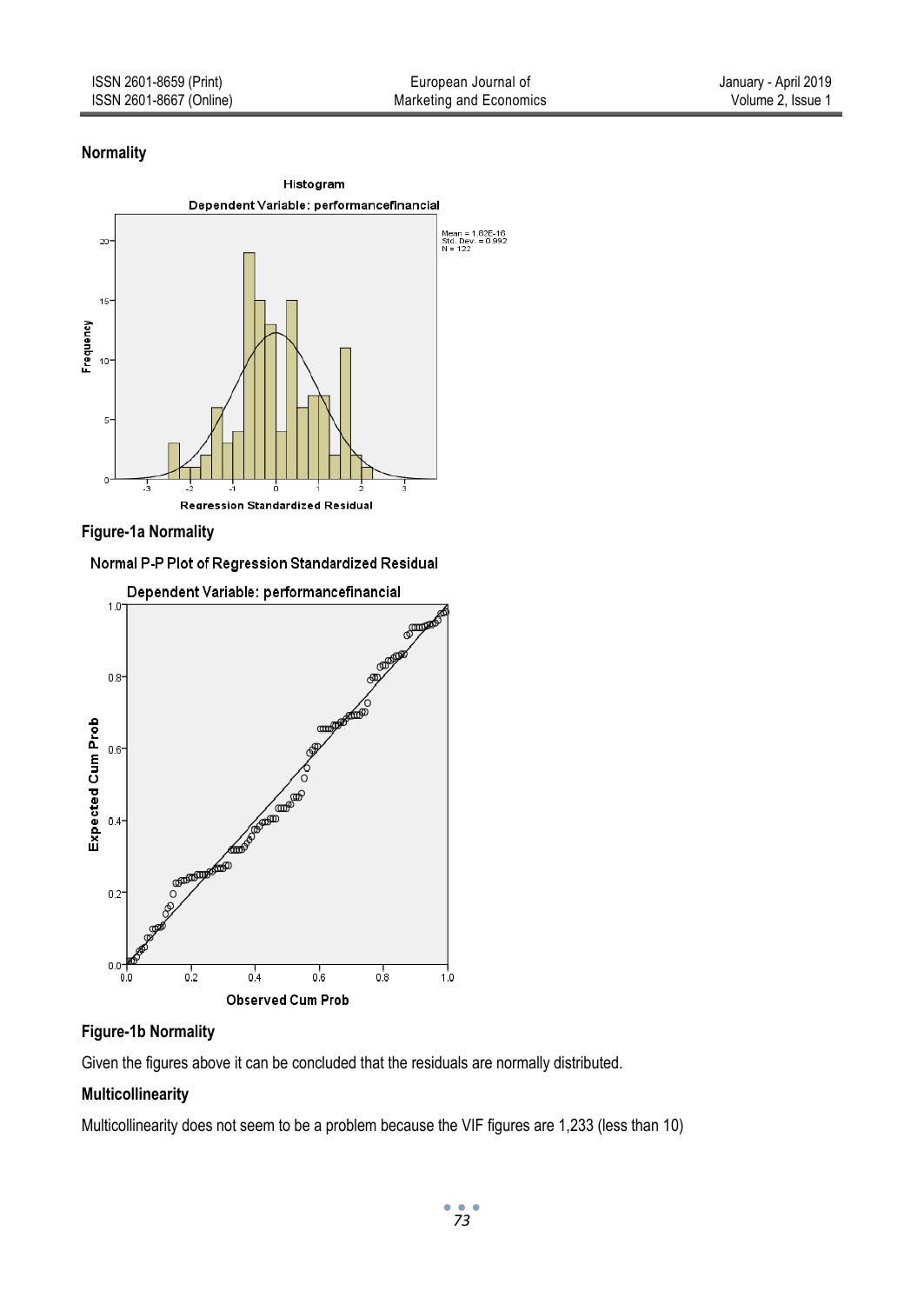# **Heteroscedasticity**



### **Figure-2 Heteroscedasticity**

Checking the assumption with the graphs above, indicates that there is no problem regarding heteroscedasticity.

#### **Autocorrelation**

The last assumption to be focused on is autocorrelation assumption. If Durbin Watson test is applied the results below are obtained autocorrelation problem.

0 dl du 2 4-du 4-dl 4 d dl= 1.59 (from Durbin Watson table) du= 1.65 (from Durbin Watson table) 4-du  $=2.41$ 4-dl= 2.35 Here, our d value of 2.04 is between du (1.59) and 4-dl (2.35) so we don't reject the Ho which means there is no

### **Conclusions**

### **Discussion**

This study conceptualizes the dependent variable of the study financial performance as achieving the financial objectives which have been previously established. The first independent variable of the study environmental predictability is a subdimension of organizational environment that explains stability of the environment. The second independent variable, having strategy on the other hand is related with having mission and vision statements that are explicitly and clearly defined.

The results of regression analysis indicate that, environmental predictability and having a clearly defined strategy have positive effects on financial performance in non-governmental organizations.

The regression equation formulates the linear relationship among the dependent and independent variables. The choices of the participants indicate that one-unit increase in the instability of the environment (1-unit increase refers to 1 level shift of the opinion of the participants with respect to their agreement on the subject matter) will increase achieving the financial objectives which have been previously established in other words performance by 0.336 units. By the same token having